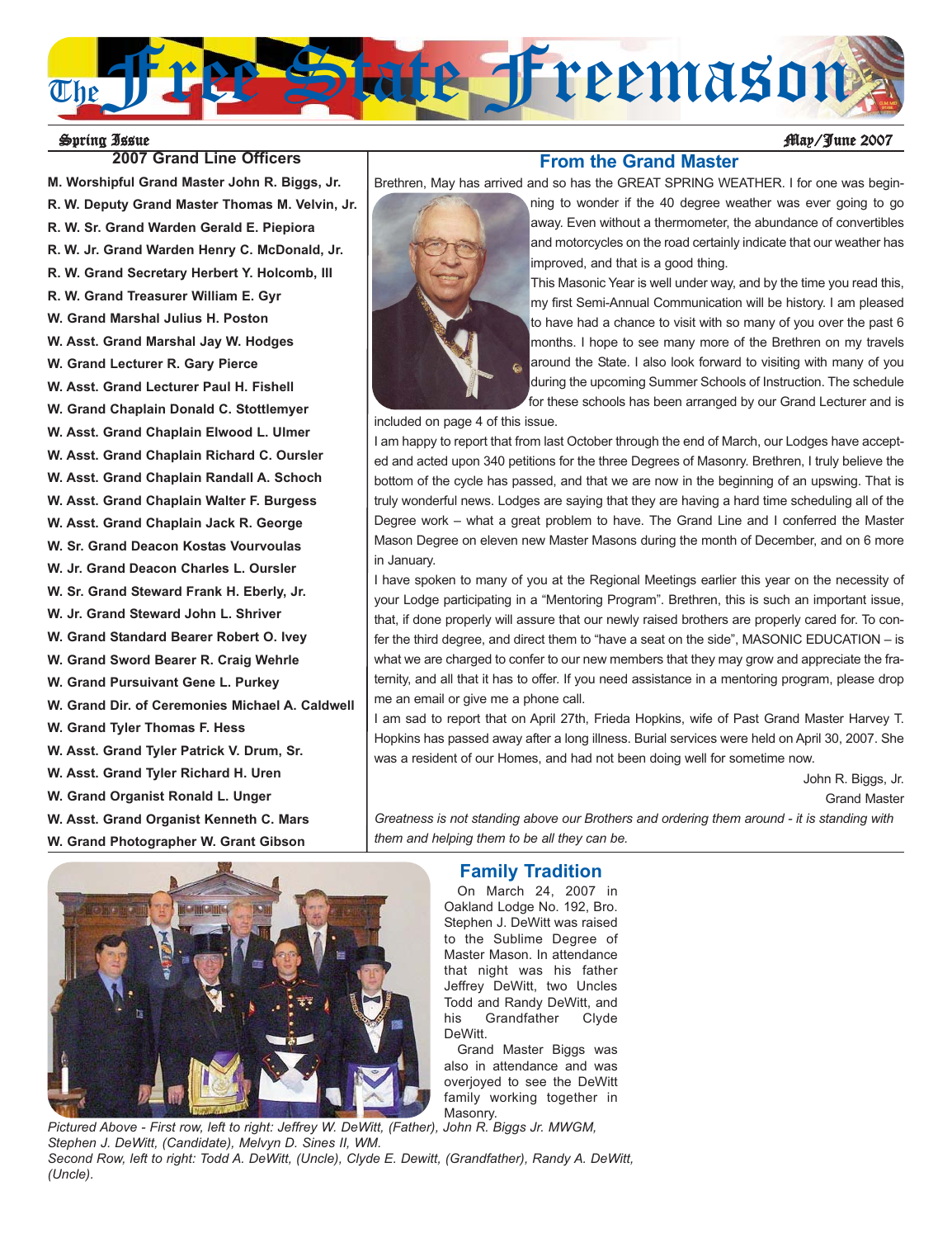Deadlines for submitting articles & information for publication in the *Free State Freemason*: **the 20th of January, April, July, and October**.

These dates are firm as the issue must be formatted and given to the printer the last day of these months.

> Send mail to: Grand Lodge of Maryland 304 International Circle Cockeysville, MD 21030

> > 410-527-0600 tel 410-527-1276 fax

FSFM@covad.net

**Grand Lodge Website** http://www.mdmasons.org/gl

#### **Article Submission**

These points should be followed for articles submitted for inclusion in the Free State Freemason publication:

Original pictures or pictures from a digital camera on disk are fine - use the highest resolution.

Ink jet prints or newspaper pictures **will not reproduce satisfactorily.**

If you desire the return of pictures, they must have submitting individual's name on the back.

Pictures should have accompanying documentation detailing who is in the picture and what the picture represents if not accompanied by an article. Articles must be typewritten.

Articles can be submitted to the editor by e-mail, fax, regular mail or dropped off at the Grand Lodge office.

#### **All In The Family** by Tim Bryce, PM

Have you ever gone to a family reunion? Typically, you find the patriarch and matriarch overseeing the activities, the middle age offspring actually doing all of the work, a lot of kids running around and getting into harmless trouble; then there's eccentric "Uncle Joe" and "Aunt Mildred" who live in their own world and bend your ear about the old days. The real nut cases, who we normally like to keep locked up in the closet, either stay away or make themselves presentable and are on their best behavior. Families represent a quirky blend of idiosyncrasies which, to the outsider, appears strange and a little like bedlam. But family members have all adapted to the environment and if you look beyond the madness there is actually a remarkable sense of harmony to the group, warts and all. I think this is because each member of the family is acutely aware of the strengths and



#### **The Grand Lodge of Maryland Ballroom Rentals**

**Contact:** Raymond J. Vogel, Ballroom Coordinator at 410-527-0289 E-Mail: glballroom@covad.net, Fax 410-527-0289

**Office Hours:** 10:00 a.m. - 3:00 p.m.- Monday - Friday by appointment. **Catering:** Approved list of caterers.

**Ballroom Capacity:** Receptions, 320, with a nice dance area. 410 for banquets without dance area. Separate room for Weddings and Special Events. **Rates:** Call for information.

Parking: Free on site, 178 spaces.

**Information:** Foyer is marble with a fantastic staircase. Ballroom is 55 ft. x 111 ft., with hardwood floors. Twelve brass chandeliers, dance area depends on table setup. A must see in person to really experience the beauty of this facility. Call us and come see our Ballroom in this beautiful Hunt Valley setting.

#### **License Plates**

Masonic License plates are available to Maryland Masons, with vehicles registered in Maryland, as well as their wives, widows, and sons and daughters living at home.

You do not have to wait for renewal of registration. Call Ray Vogel at 410-527-0600 to find out how it works and how easy it is to put them on your vehicle. Ray is available during regular business hours Monday through Friday. **Be proud of your fraternity and display these plates on your car this year.**

## **Chair Plaques & The Tree of Life**

**Chair Plaques** are for chairs located in the Corinthian Room on the second floor of Grand Lodge. You may have your own name on a plaque, or have it in memory of, or to honor a person, club, or group.

The Tree of Life is located in the main lobby of the Grand Lodge Building. You can sponsor a leaf on the tree, or have it in memory of, or to honor a person, club, or group.

The Chair Plaques and the Tree of Life leaves cost only \$200.00 each. This provides you with up to four lines on either, with twenty-one characters per line. What a wonderful way to remember someone. Call Ray Vogel at the Grand Lodge at 410-527-0600 to make arrangements for yours.

weaknesses of everyone in the group and deals with them accordingly. And when push comes to shove, the members put their differences aside and do what is best for the family overall.

I tend to see a Masonic Lodge as a family. It has its share of characters and personalities and, No, not everyone gets along, but it is a family nonetheless, complete with a patriarch (the Worshipful Master), and "Uncle Joes" (Past Masters). The "offspring" are of course the Entered Apprentices and Fellow Craft with their unbridled enthusiasm. Like families, not all Lodges behave the same. Some are very combative and thrive on fighting. Occasionally one of the members gets battered and either the police are called (Grand Lodge) or the family member files for divorce and remarries (transfers to another Lodge). But the fact remains, we are all looking for that family where we can accept the mannerisms of the rest of the members and call home. The only

real difference between a family and a Lodge is blood lines. As the old saying goes, "You can choose your friends, but you cannot choose your family."

The only time we should be concerned about the welfare of a Lodge is when the family becomes dysfunctional. Lodges too often squabble and dig themselves into a rut, and are at a loss as to how to get out of it. For example, we cannot amicably settle our differences and, as a result, the Lodge becomes grid locked. To remedy this, family counseling is advised. Unfortunately, we see too little of this in Freemasonry. To me, this is a duty for the Grand Lodge to perform, which should offer wise counsel as opposed to dictating policy.

To my way of thinking, every Masonic communications, be it a Craft Lodge or Grand Lodge, should be a celebration of family for it represents a rare opportunity for the members **(Continued on page 3)**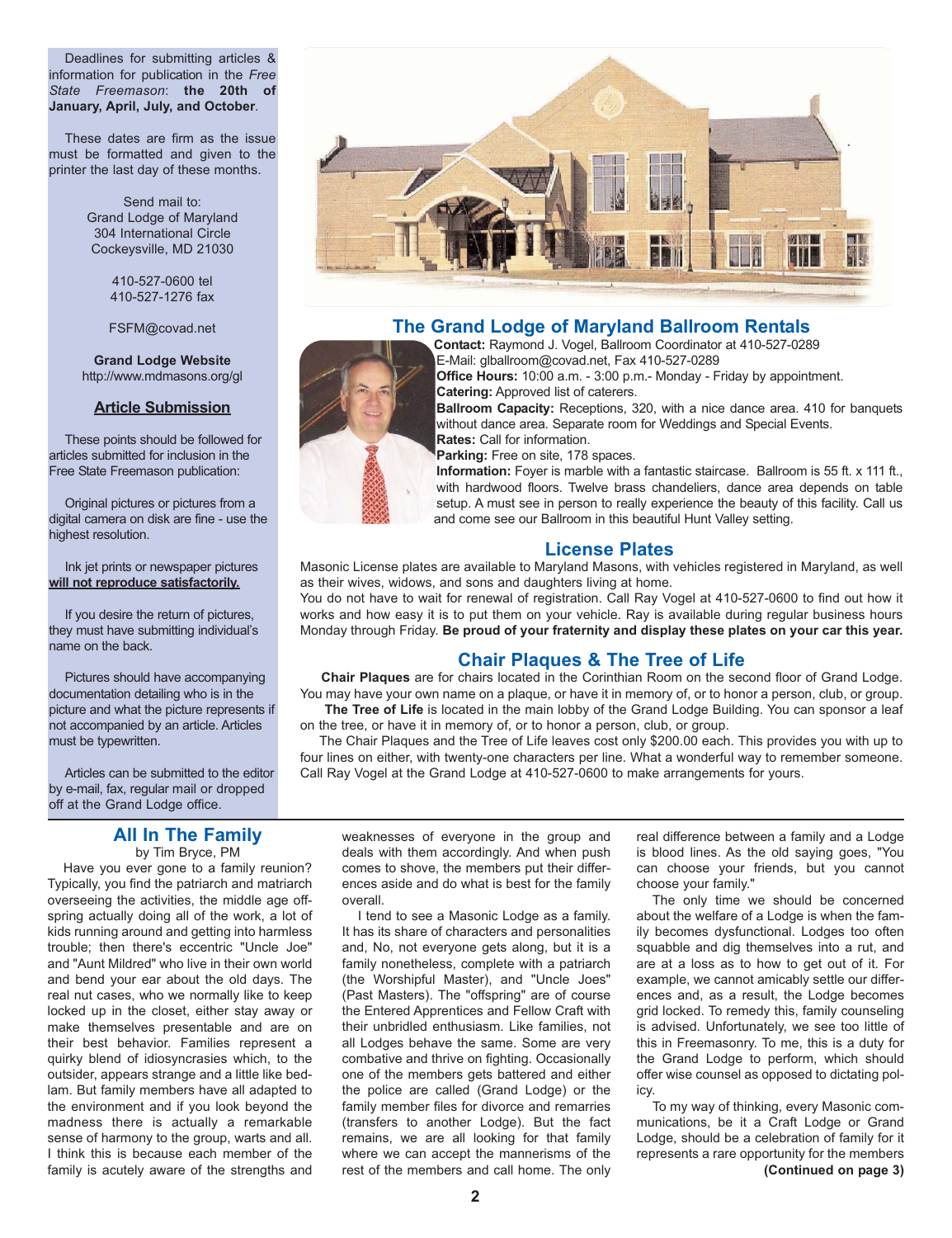#### **(Continued from page 2)**

of the family to get together, show photos of their children and grandchildren, and talk on the level. And when push comes to shove, to help each other. Brothers should be warmly received at the door and made to feel at home. In particular, this also applies to sojourners who are looking for a home away from home.

We are called "Brothers" for a specific purpose, that we might treat each other with the same respect and dignity that we would to another member of the family. In other words, our behavior in Lodge is a direct reflection of our behavior at home. Makes you wonder doesn't it? Perhaps we need to sharpen our socialization skills and remind ourselves of our family obligations.

## **Tall Cedars of North America Goodwill Ambassador**

Pictured below is the Supreme Tall Cedar of North America, Brother Gareth G. Diem from Lancaster County, PA, along with Goodwill Ambassador for the year 2007, Ami Shank. Ami was born in Lancaster General Hospital, PA on April 23rd, 1993 and was diagnosed with Charcut-Marie Tooth on her ninth birth-



day.

Ami lives in Elizabethtown, PA along with her parents Kevin and Kammy and her sister Hanna. She has a poodle named Oscar whom she loves very much. Ami is an eighth grader, who loves math, listening to music, basketball, and animals. She is also a member of Elizabethtown's Moose Teen Club. Her favorite hobby is collecting dolphins. Ami raises money for MDA so that she can go to summer camp, which she loves and looks forward to each year.

Ami is very excited about having been chosen to represent the Tall Cedar Foundation as our Goodwill Ambassador for 2007 and is looking forward to meeting many people and traveling.

The Tall Cedars of Lebanon is a Masonic affiliated organization with over 14,000 members in 102 chapters, called Forests throughout the United States. Since 1951, the Tall Cedars have provided continuous financial support to the Muscular Dystrophy Association, contributing over \$14.5 Million to the Jerry Lewis Labor Day Telethon and have the distinction of being the first organization to provide financial support to the Muscular Dystrophy Association.

## **From the Potentate Ali Ghan Shriners**

Brethren &. Nobles,

Yes, it is truly GREAT TO BE A SHRINE MASON! Ali Ghan Shriners can and should be extremely proud of the many accomplishments made thus far in such a short span of time. These positive strides are largely due to the very evident enthusiastic spirit that has permeated our various Units and Clubs. As Potentate, I could not be more proud and pleased of our Nobility's efforts, and the motivation to achieve greater degrees of success.

But what is success? Does it come in the form of a trophy or a public citation? Many have discovered that success is more than tangible things. To paraphrase a noted author - success Is being able to laugh often and love much; to leave the world a bit better, whether by a healthier child or a happy parent; success can also be the knowledge that one life breathes and walks better because you have helped In some way.

All of us are familiar with the story of the little engine that thought he could. By repeating over and over, "I think I can, I think I can," that little engine accomplished unbelievable feats of strength. Why? All because of his positive and enthusiastic attitude. The Nobility of Ali Ghan has demonstrated this same type of spirit and, realize that anything conceived and is believed, will most definitely be achieved.

Since our Ali Ghan Shrine Installation, we have experienced a resurgence in the desire to become members of our Shrine; a fantastic Shrine Promotional Booth at the Allegany County Home Show; an active Shrine Speakers Bureau providing programs to a variety of community/civic organizations; vast improvements in our dining facility plus, the addition of a new Chef and Manager; a great Valentines dance; a very moving Shrine Memorial Service; a profitable Shrine Circus; an excellent Hospital Screening Clinic in Frederick; and most importantly, we continue our strong dedication and loving service to the children in need of our help at Shriners Hospitals for Children.

Ali Ghan Shrine Nobles, be proud of yourself and what YOU have accomplished thus far. Always remember: "Without dreams, there is no hope; without hope, there is no purpose."

Keeping Dreams Alive,

R. Francis "Fran" Shives

## **MASONIC EDUCATION from the Grand Lecturer, Bro. R. Gary Pierce**

#### **THE TYLER**

The Tyler is a very important member of the Lodge. Many years ago it was recorded that "There might never have been Lodges for Masonic purposes had there not been a Tyler present to guard the Lodge from intruders".

The word Tyler (tiler) is derived from the days of operative masons in the building trades. As the building was nearing completion, it was the tyler who closed the building by covering the roof with tiles of slate or wooden shingles. When the tyler closes the inner door of the lodge he is symbolically covering the lodge from all intruders as the operative mason covered the building from the elements

The Tyler, who in some Lodges, is elected by open vote in the Lodge, must be a Master Mason well versed in the lodge rituals and Masonic protocol. In many instances the Tyler is the first member of the lodge who the visitors and members are greeted by. His duties vary from Lodge to Lodge but some are common to all such as:

·Guard the Lodge entrance.

·Ensure that no one passes into the Lodge who is not qualified to do so.

·Ensure that every member of the craft has registered and is properly clothed.

·Introduce all visitors to the Senior Deacon. ·Be aware of the "knocks" and answer them promptly and correctly.

In Chivalry the sword is the ensign or symbol of Knighthood. In Templarism, the sword is said to be endowed with Justice, Fortitude and Mercy. The original Tyler's sword was not straight but wavy in shape symbolizing the sword that guarded the gate to Eden. The Tyler carries a sword but does not have a scabbard to sheath it in as "The Tyler's sword should ever be drawn ready for the defense of his post".

*Source: The Newsletter of the Committee on Masonic Education Volume 18 No.1*

#### **Masonic Humor**

Pat & Bill had been Lodge Brothers for many years. They had promised each other that the first to go to the Grand Lodge above would return to tell the other whether there really were Lodges in Heaven and what they were like. By and by, it came to pass that Bill went first.

One day shortly after, Pat was working in his garden when he heard a whispered voice, "Pssst… Pat!" He looked around but saw nothing.

A few moments later he heard, now quite clearly "Pat! It's me, Bill!"

"Bill" Pat exclaimed, "Are you in Heaven?" "Indeed I am" said Bill.

Pat paused for a while to get over the shock and then said "Well, Bill, are there Lodges up there in Heaven?"

"There certainly are, Pat. There are Lodges all over and they are quite magnificent, equal or better to the one that was on Charles Street. The meetings are well attended, the ritual is word perfect, the festive board fantastic and the spirit of Masonic Fellowship is all pervasive."

"My goodness, Bill," said Pat, "It certainly sounds very impressive but for all that you seem rather sad. Tell me old friend, what is the matter."

"Well, Pat, you are right. I have some good news and some bad."

"OK, so what's the good news?"

"The good news is that we are doing a 3rd this coming Wednesday"

"Great" said Pat. "What's the bad news then?"

"You're the Senior Deacon!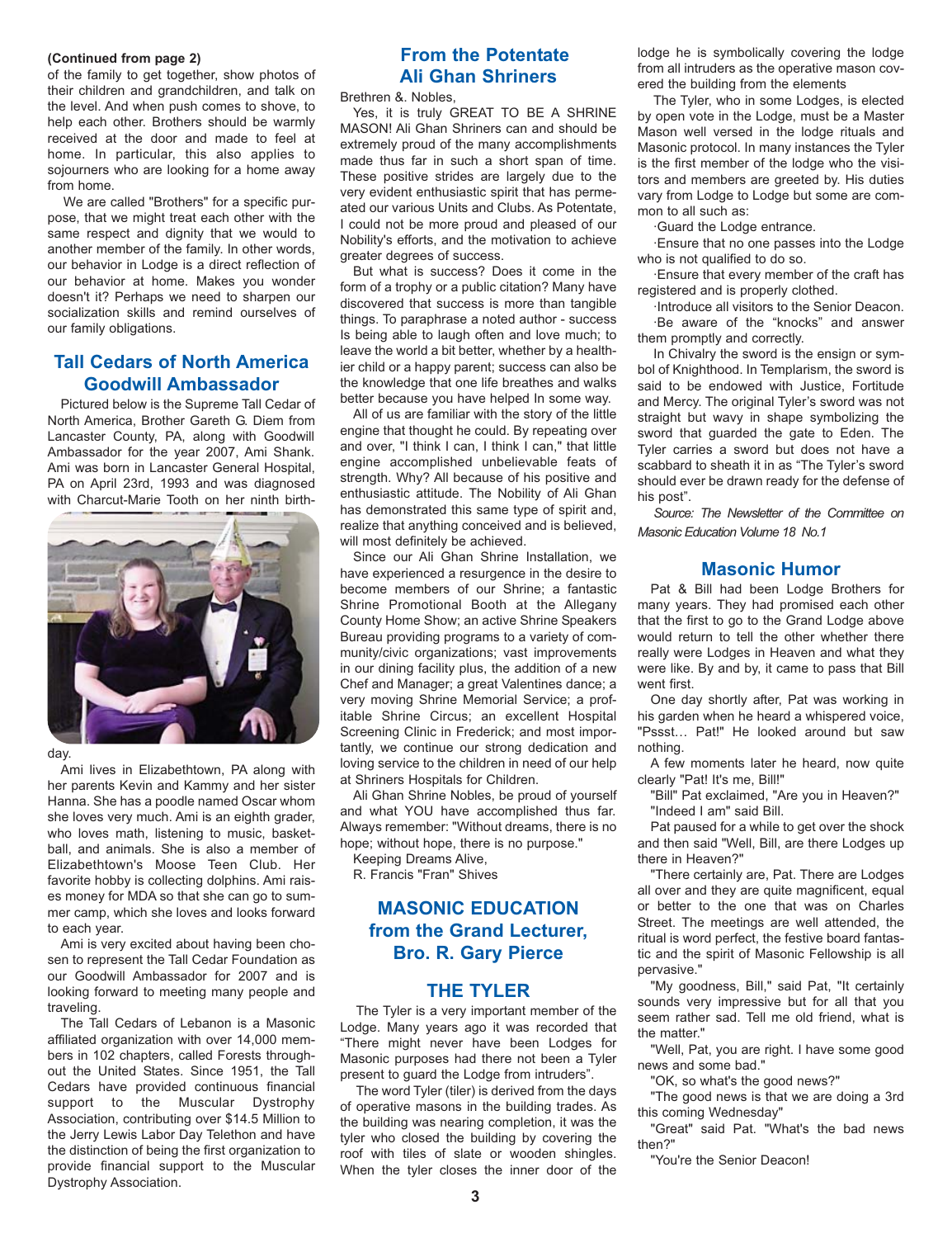#### **National Sojourners**

The National Sojourners, Inc. and the Ancient and Accepted Scottish Rite of Freemasonry, Southern Jurisdiction, U.S.A., both have similar Americanism Programs in recognizing outstanding Junior and Senior Reserve Officer Training Corp (ROTC) Cadets. The similarity is that each organization presents a Certificate and Medal to such Cadets at their Military Awards Ceremony held at the end of the school year. There are ROTC Units for all of branches of military service. The Junior ROTC are High School students and the Senior ROTC are University students. Many of the Junior Cadets go on to college and continue their ROTC program or go directly into military service where their ROTC education is highly recognized for their leadership potential. The Senior Cadets get a direct commission as 1st Lieutenants in their Unit's branch of service.

Baltimore Chapter No. 7 of the National Sojourners and The Scottish Rite, Valley of Baltimore, have presenters of these Certificates and Medals and they go to many area High Schools and Universities for this purpose. When the occasion is such that both organizations are represented at the same ROTC Awards Ceremony, a single presenter can make both presentations. Such was the case on May 28, 2007 when Ill. Brother Oliver W. Strong, 33°, was at the Johns Hopkins University, in Baltimore, Maryland, for their Senior ROTC Military Awards Ceremony, held at The Glass Pavilion on campus. Brother Strong is shown below with Cadets James Robbins (L) and Christopher Cottrell (R) of the Blue Jay Battalion, having just made presentation to these two outstanding Cadets. Another "double presentation" was made, two days prior, at Loyola College, in Baltimore, Maryland by Ill. Brother John S. English, 33°. His account of the Awards Ceremony was just as equally impressive.



By scheduling the presenters in this manner, the most efficient use of limited manpower is utilized. Had more presenters been available, two each of four presenters could have easily traveled together to these venues and shared in one another's company and enjoyment, in the process. If you would like to be a part of the Americanism Program for the National Sojourners and/or the Scottish Rite in your area, get in contact with your local NS Chapter Secretary or SR Masonic Center Office and let them know. Here is your chance to become a working member for your organization in a most easy and enjoyable way.

## **Miss International Job's Daughters**

Becky Fayer is presently Miss Maryland Job's Daughters, and will be heading to the mid-west July 26th to compete in the Miss International Job's Daughters. We will certainly be rooting for her, and wish her the very best. She attends a local college and is in a program that will lead to the rank of ensign in the Navy.



*Pictured above , from left: Lori B. Schuessler, Grand Guardian of Maryland; Becky Fayer, Miss Maryland Job's Daughters; John R. Biggs, Jr., Grand Master; Kara Jordan, Miss Congeniality; and Rochelle Bell, Grand Bethel Honored Queen.*

#### **Grand Lodge Summer School**

Dress is business casual.

**No tank tops, short pants, sandals, etc.**

#### **Grand Lodge - 7:00pm**

- 7/10 Grand Master's Lodge will open school. Three catechisms.
- 7/17 Master Mason Degree<br>7/24 Entered Apprentice De
- **Entered Apprentice Degree**
- 7/31 Fellowcraft Degree
- 8/07 Master Mason Degree<br>8/14 Entered Apprentice De
- **Entered Apprentice Degree**
- 8/21 Master Mason Degree
- 8/28 Final Evening Master Mason Degree & Certificates

#### **State Schools - 7:00pm**

- 7/12 Friendship #84 Master Mason
- 7/19 Centennial #221 Master Mason
- 7/26 Brunswick #191 Fellowcraft
- 8/02 Cambridge #66 Fellowcraft<br>8/16 J. W. Bowers #173 Master
- J. W. Bowers #173 Master Mason
- 8/23 Temple #128 Master Mason

#### **Centennial #174 - 7:30pm**

7/19, 7/26, 8/02, 8/09 - The three degrees and a special events evening on the last night. **Refreshments will be served after each school.**

## **Grand Lodge of Maryland Board of Managers**



*Front Row from left: Charles J. Morgan, Jr.; John R. Biggs, Jr., MWGM; Thomas M. Velvin, Jr., RWDGM; Back Row from left: Ron Schwartz; Lenny Cohen; Dick Dickerson; Bill Gyr, RWGT; Thomas Chagouris; Herbert Y. Holcomb, III, RWGS; Ed Kraft; James Coker. Members of the Board of Managers not pictured: Bob Chase, Cliff Friel, Joe Edmonds.*

## **Maryland Masonic Homes Board of Trustees**



*Front Row from left: Paula O'Neill, Executive Director of MMH; John R. Biggs, Jr., MWGM; Herbert Y. Holcomb, III, RWGS; Back Row from left: Raoul Frevel; William Hooper; Bill Gyr, RWGT; Charles Codd; Tom Landerkin; Dave Schneider; Lenny Cohen; Bruce Tanner; Marlin Mills; Al Tamres; George Hunt, Chairman of Executive Committee. Members of the Board of Trustees not pictured: Ray Vogel, Joe White.*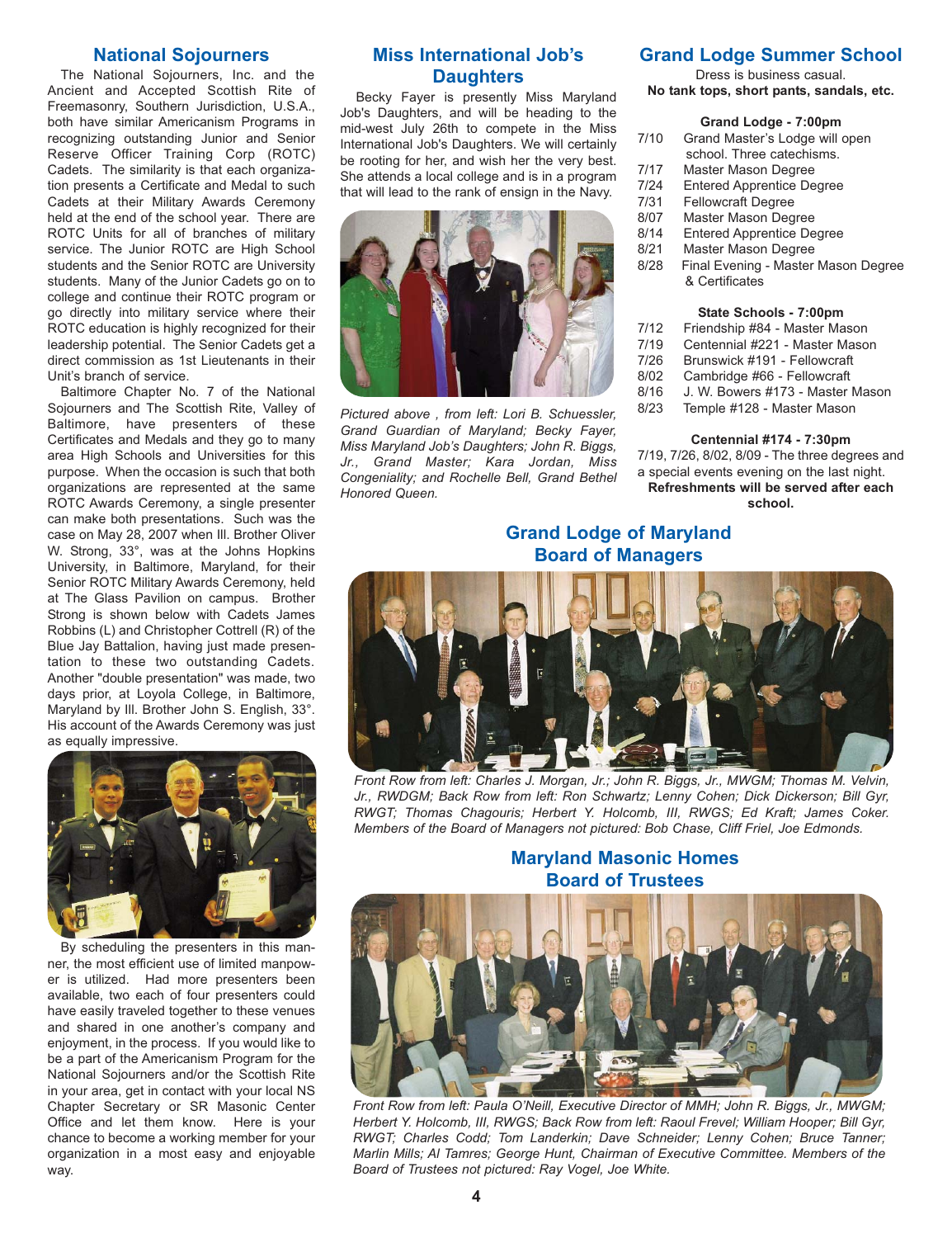#### **MMH Volunteer Banquet**

On April 19, 2007, the Maryland Masonic Homes staff hosted a banquet for the resident and community volunteers. There were over eighty volunteers and fifteen MMH employees from 5 different departments in attendance.



Paula O'Neill, Executive Director, opened the evening with a hearty "Thank You" to all the volunteers. Mrs. O'Neill, along with employees from Activities, Nursing, and Dietary were more than eager to help serve a wonderful meal, including a strawberry shortcake dessert while Charles Fraim, Director of Plant Operations, served drinks.

R.W. Grand Secretary Herbert Y. Holcomb, III brought fraternal greetings from the Most Worshipful Grand Master, John R. Biggs, Jr., and a special "Thanks" from the Grand Lodge of Maryland.



The volunteers were given certificates of appreciation and gifts from the Masonic Homes, while the floral centerpieces were given to the person who found a red star under their dinner plate.

## **Annual Grand Master's Ball**

July 28, 2007 7:00pm – 11:00pm

Black Tie Preferred

For tickets call Linda Hagan at 410-527-0600 Only 300 tickets will be sold. \$75.00 per person

RSVP by July 13, 2007

NO TICKETS SOLD AT THE DOOR

Jumbo Lump Crab Cake & Filet Mignon Or Chilean Sea Bass

Open Bar

Entertainment – Crystal Strings Orchestra and the Mario Monaldi Band

## **"The Old Masters Wages"**

I met a dear old man today Who wore a Masonic pin, It was old and faded like the man Its edges were worn quite thin

I approached the park bench where he sat To give the old brother his due I said, "I see you've traveled east He said, "I have, have you"

I said, I have and in my day Before the all seeing sun I played in the rubble with Jubala Jubilo, and Jubalum.

He shouted, don't laugh at the work my son It's good and sweet and true And if you've traveled as you said You should give these things a due.

> The word, the sign, the token, The sweet Masonic prayer, The vow that all have taken Who have climbed the inner stair.

The wages of a Mason are never paid in gold but the gain comes from contentment when you're weak and growing old.

You see I've carried my obligations For almost fifty years It has helped me through the hardships and the failures full of tears.

Now I'm losing my mind and my body Death is near but I don't despair I've lived my life upon the level And I'm dying upon the square.

Sometimes the greatest lessons Are those that are learned anew And the old man in the park today has changed my point of view.

To all Masonic Brothers The only secret is to care May you live upon the level. May you part upon the square.

## **Grand Master's Cruise 2008**

Join Most Worshipful Grand Master John R. Biggs and the Grand Lodge for a Fabulous Cruise Event on the Beautiful Celebrity Journey sailing to Bermuda from Cape Liberty New Jersey for 7 Nights on May 25th 2008.

Celebrity Cruise Line has recently acquired the beautiful Journey and she will be setting sail for Bermuda next May 25th for seven nights from Cape Liberty New Jersey. The Journey is a sophisticated, upscale, yet comfortable vessel carrying slightly more than 700 guests. Your cruise experience will be enhanced by the standard butler service with every cabin, welcome fruit baskets, fresh-cut flowers, pillow menu, and many upgraded amenities. The Celebrity Journey offers a traditional Celebrity cruise experience in a more intimate environment, with one staff member for every two guests, gourmet cuisine and beautifully appointed accommodations.

SS-Sky Suite w/Veranda (380 sq ft) \$1,880.00 per person

lA-Premium w/Veranda (253 sq ft) \$1,575.00 per person

Cat 6-Standard ocean view (161 sq ft) \$1,490.00 per person

Cat 9-Inside Stateroom (151 sq ft) \$1,430.00 per person

Additional Port taxes/govt. fees added \$289.00 per person

Bus transportation will be available from Baltimore to Cape Liberty New Jersey at approximately \$85.00 per person round trip. These arrangements are incomplete right now but will be made known to you as soon as I have more information.

A deposit of \$250.00 per person will be due at time of booking to lock in your space. It is always best to get your deposit in early, as it guarantees the best choice of cabins. A final payment will be due on March 1st, 2008.

If you want to purchase cancellation insurance, please ask when you call.

For additional information, please contact Judy Warsaw at Cruises Plus, 410-494-1414 or use our toll free number, 1-800-395-9550. I will be handling this cruise personally and will oversee every detail as they develop. I look forward to speaking with you all.

## **Easter Sunday Sunrise Service**



*MW Grand Master John R. Biggs and Lady Pat (front center) and the Members of the Grand Lodge and their Ladies at the Easter Sunday Sunrise Service.*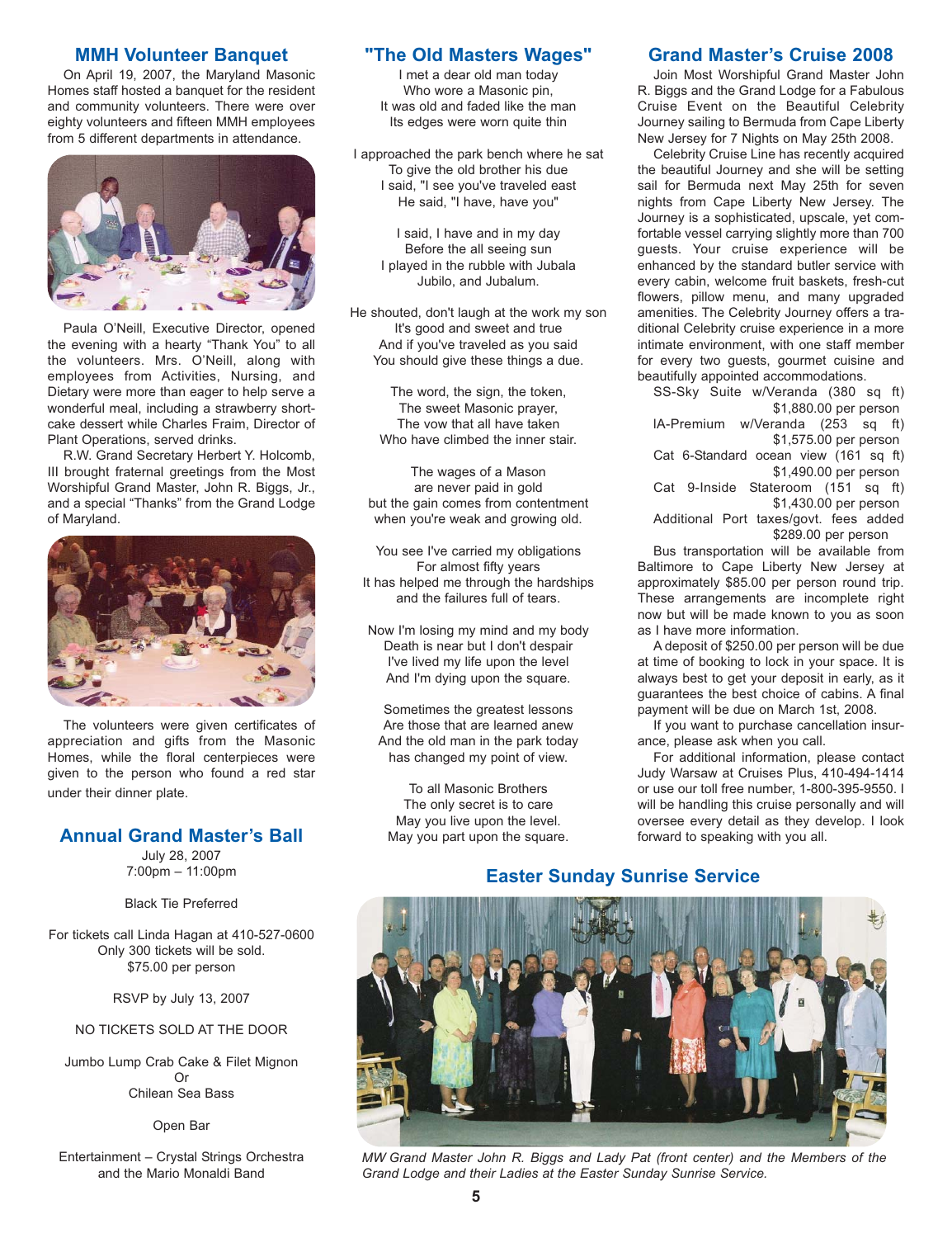## **Annual Family Day Picnic**

The Annual Family Day Picnic will be here before you know it. The time and location of the Family Day Picnic is as follows:

> **Saturday, June 16, 2007** 11:00 am to 4:00 pm Maryland Masonic Homes

Food will be provided by the Maryland Masonic Homes. You may bring your family, children, friends and neighbors. To help defray expenses, we are asking all adults to make a donation of \$5.00. Donation boxes will be placed at the head of the food service line.

Ride the shuttle from the Grand Lodge parking lot to the east lawn. Shuttle will begin at 10:15am.

Games, music and entertainment will be provided. Please bring your lawn chairs.

## **Grand Lodge of Maryland's Annual Crab Feast & Bull Roast**

Sunday, August 5, 2007 Baltimore Forest Tall Cedar Building 2501 Putty Hill Avenue, Baltimore, MD 21234

Food - 1:00 pm to 5:00 pm DJ for Dancing - 2:00 pm to 6:00 pm

#### Menu:

Steamed Crabs. On the pit; Choice Beef, Fresh Ham, and Country Smoked Ham, Maryland Crab Cakes, Cream of Crab Soup, Buffalo Wings, Bar-B-Q Chicken, Sauerkraut & Kielbasa, Hot Dogs & Baked Beans, Peas & Carrots, Corn on the Cob.

Fresh Fruit Bowl, Assorted Cheeses & Crackers, Fresh Vegetables with dip, Pickled Beets, Potato Salad, Taco Salad, Draft Beer, Soda.

Cake, Coffee and Tea last hour.

Price \$30.00 per person All Seats Reserved - Tables of 10 No tickets sold at the door

For Tickets: Call Ray Vogel, 410-527-0289

Make checks payable to: **Grand Lodge of Maryland** 304 International Cir. Cockeysville, MD 21030

#### **Oktoberfest**

Germania Lodge No. 160 will be hosting its 2nd Annual Oktoberfest on October 20, 2007 starting at 6:30pm until 10:30pm at the Grand Lodge Ballroom.

This event will feature Traditional German music by Heidi Und Heimat Echo Band, catering by Old World Deli, German beer, etc. including German folklore, Schuhplatter Trachten Dancers and other entertainment.

You are invited with spouses and friends to join us at this special happy event.

Tickets are \$35.00 per person. For tickets, call Rolf Sorg at 410-252-1386 or Wolfgang Herdecker at 410-391-2037.



## **The Petition**

Brethren, how many times has someone asked you "...so how do I become a Mason?" Have you always been prepared to respond? More than likely, the only information you would have been able to give at the time was a phone number to your Lodge Secretary or to the Grand Lodge.

It seems as though the time it takes from when someone asks how to join to when he receives his first degree takes far too long. That is the reason why we are including a petition for membership in this issue of the Free State Freemason.

As the average age of membership increases, it is becoming more demanding to seek additional members with the same enthusiasm and zeal as our senior members.

In my experience, most members are not sure as to what they can and can not say about the fraternity and the good work that we do. This is not a secret society! The only secret is that no one really knows (except for members) what we believe in and stand for.

Being a young Mason, I can not help but notice the age gap in our membership and the ever present need to increase our numbers - not only so we can fill chairs in Lodge, but so we can keep our ritual alive.

A few years ago, a program was designed to bring in good men with the same morals and beliefs that we hold true. The Solomon II program allowed members to actively seek membership, without soliciting, from men of good

character who already display Masonic traits.

Unfortunately, Solomon II is not as productive in Maryland as intended to be. It should be every Mason's desire to keep this great fraternity active and flourishing in Maryland.

Keep this petition with you. You never know when you may encounter a man whom you would be proud to call "Brother."

> Jason M. Sentz, Oriental Lodge No. 158 Editor, Free State Freemason

Contact the Grand Lodge at 410-527-0600 for any of the following publications about the Fraternity and membership:

- »10 Reasons to Become a Mason
- »Friend to Friend
- »What's a Mason?
- »Greetings to a Mason's Lady
- »Freemasonry, A Way of Life
- »Maryland Master Mason Handbook
- »Lodge System of Masonic Education -

Handbook for Candidates Coaches »Complete Idiots Guide to Freemasonry

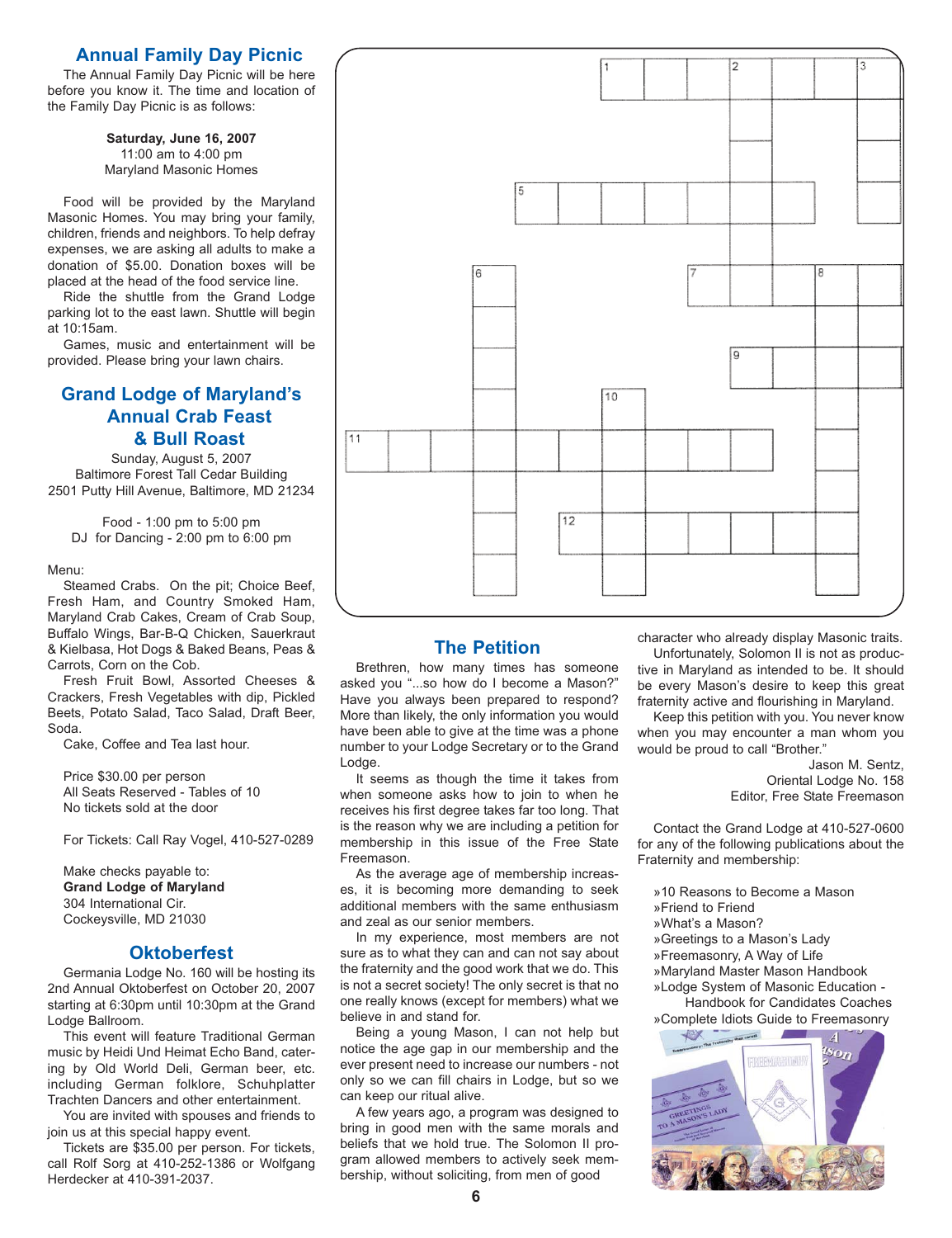|   | Every applicant must have been a resident of the State of Maryland for 12 months and must<br>$\mathbf{e}$<br>has not, heretofore, applied<br>he has or<br>state whether                                                                                                                         |
|---|-------------------------------------------------------------------------------------------------------------------------------------------------------------------------------------------------------------------------------------------------------------------------------------------------|
|   | to become a Mason.<br>To the Worshipful Master, Wardens and Brethren of<br>any Lodge, anywhere,                                                                                                                                                                                                 |
|   | $odge$ IVO.                                                                                                                                                                                                                                                                                     |
|   | Maryland<br>$\partial f$<br>Masons<br>Free and Accepted<br>Ancient                                                                                                                                                                                                                              |
|   | The undersigned respectfully prays that he may be initiated into the mysteries of Freenry and become a member of your Worshipful Lodge.<br>masonry                                                                                                                                              |
|   | He further declares that he is free by birth, unbiased by improper solicitations of friends, and uninfluenced by mercenary or other improper motives; that he is prompted solely by a favorable opinion conceived of the Inst<br>declares his belief in the existence of a Supreme Being.<br>He |
|   | (Last Name<br>(Middle Name)<br>(First Name)<br>(Do not use initials)<br>Name in full                                                                                                                                                                                                            |
|   | Date of Birth<br>Place of Birth<br>yrs.<br>Age.                                                                                                                                                                                                                                                 |
|   | (State or Country)<br>Province)<br>ö<br>(City, County<br>Occupation                                                                                                                                                                                                                             |
|   | of the occupation; and<br>of the employer.)<br>(State specifically and in detail the character<br>if employed, give the name and business                                                                                                                                                       |
|   | Name of Employer                                                                                                                                                                                                                                                                                |
|   | Business of Employer                                                                                                                                                                                                                                                                            |
|   | Address<br><b>Business</b>                                                                                                                                                                                                                                                                      |
|   | Residence of Petitioner                                                                                                                                                                                                                                                                         |
|   | County<br>Zip and Post Office)<br>Town,<br>(Give Street, Number,<br>City or<br>Which is in                                                                                                                                                                                                      |
|   | Immediately before that<br>since<br>resided<br>Where I have continuously                                                                                                                                                                                                                        |
|   | years<br>10I<br>ät<br>my residence was                                                                                                                                                                                                                                                          |
|   | and<br>years,<br>$f$ or<br>preceding that at                                                                                                                                                                                                                                                    |
|   | years<br>for<br>before that at                                                                                                                                                                                                                                                                  |
| ÷ | $\mathbf{S}$<br>Have you any physical infirmities? Yes                                                                                                                                                                                                                                          |
|   | $\frac{1}{2}$<br>any Lodge before? Yes<br>Have you petitioned                                                                                                                                                                                                                                   |
|   | If so, what Lodge?                                                                                                                                                                                                                                                                              |
|   | Have you ever been rejected by any regularly constituted Lodge of Masons?                                                                                                                                                                                                                       |
|   | If the answer is Yes, give the following information:                                                                                                                                                                                                                                           |
|   | located at<br>$\hat{\mathbf{r}}$<br>Lodge, No.<br>Rejected by                                                                                                                                                                                                                                   |
|   | , Date of Rejection<br>(State)<br>(City)                                                                                                                                                                                                                                                        |
|   | Have you ever been convicted of any crime?                                                                                                                                                                                                                                                      |
|   | Fee enclosed \$                                                                                                                                                                                                                                                                                 |
|   | on this petition and take<br>full responsibility for them, and the signature is my own handwriting.<br>I have read carefully all of the answers to questions                                                                                                                                    |
|   | Signature of Applicant                                                                                                                                                                                                                                                                          |
|   | Residence Telephone No.                                                                                                                                                                                                                                                                         |
|   | (Prior to signing, ALL SPACES MUST be filled in.                                                                                                                                                                                                                                                |
|   | $*$ If answer to either or both is Yes, furnish full and complete details on separate sheet.                                                                                                                                                                                                    |

# Petition of

| Mr.               |           |
|-------------------|-----------|
| Address           |           |
| Date              |           |
|                   | Committee |
|                   |           |
|                   |           |
|                   |           |
|                   | 20        |
| Report<br>Elected | 20        |

## Dates of Action

| E. A.       | 20 |
|-------------|----|
| F. C.       | 20 |
| M. M.       | 20 |
| Proficiency | 20 |